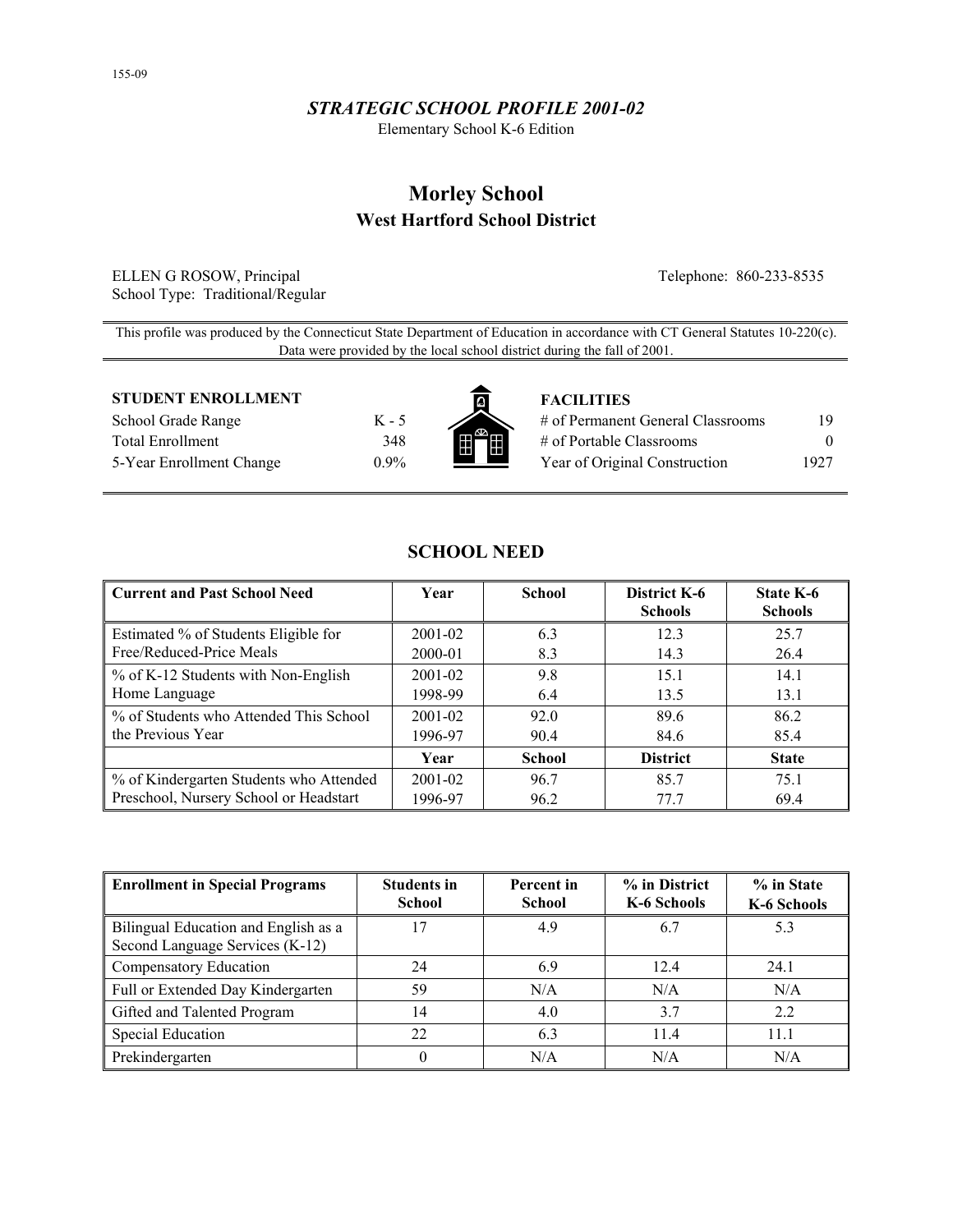| <b>Race/Ethnicity</b> | <b>Number</b> | Percent | 14.7%<br><b>Total Minority 2001-02</b>    |
|-----------------------|---------------|---------|-------------------------------------------|
| American Indian       |               | 0.0     | $12.2\%$<br><b>Total Minority 1996-97</b> |
| Asian American        | 15            | 4.3     |                                           |
| <b>Black</b>          | 24            | 6.9     |                                           |
| Hispanic              | 12            | 3.4     | 大足                                        |
| White                 | 297           | 85.3    |                                           |

| <b>Total Minority 2001-02</b> | 14.7%    |
|-------------------------------|----------|
| <b>Total Minority 1996-97</b> | $12.2\%$ |



#### **EFFORTS TO REDUCE RACIAL, ETHNIC, AND ECONOMIC ISOLATION**

Connecticut law requires that school districts provide educational opportunities for their students to interact with students and teachers from diverse racial, ethnic, and economic backgrounds. This may occur through programs with other schools, distance learning, or other experiences. Below is the description submitted by this school of how it provides such experiences.

Morley's efforts to contribute to our students' understanding of the effects of racial, ethnic, and economic isolation have been addressed throughout the curriculum by integrating literature, historical information, and theatrical opportunities so students can become a part of authentic learning experiences. Some of the highlighted programs reflecting different cultures are the in-depth grade 3 studies of the Caribbean through research projects and a authentic Caribbean Buffet, as well as the grade one African study and "flight" to Kenya. Targeted for a unique diversity program, fourth and fifth grade students will continue to actively plan and participate in a multi-media enrichment program. The program, originated by retired West Hartford teacher, Eve Soumerai, enables students to respect cultural differences in our world and find role models as change agents. Students practiced with teachers and high school students to perform a schoolwide assembly depicting the life and times of Thurgood Marshall during Black History/Diversity Month. These efforts aid in improving cultural understandings.

Through our Respect and Responsibility school focus, student-led assemblies are held throughout the year for the specific purpose of celebrating our differences. Recognizing a need for greater diversity, the school population has been also been enriched by the addition of 8 students from the CREC Choice Program which supports the attendance of students in local suburban school districts. In addition, each grade level carefully and thoughtfully plans activities and utilizes resources to educate students so they may become aware of the negative impact of discrimination. The K-2 Kids, consisting of students and teachers in kindergarten through grade two, yearly collect foods and present them in a "Red Wagon Day" convoy to Food Share. This promotes positive understandings and belief systems about the contributions of a diverse society. The Responsive Classroom Program, with trained teachers in each classroom, also offers a vehicle for delivering these messages.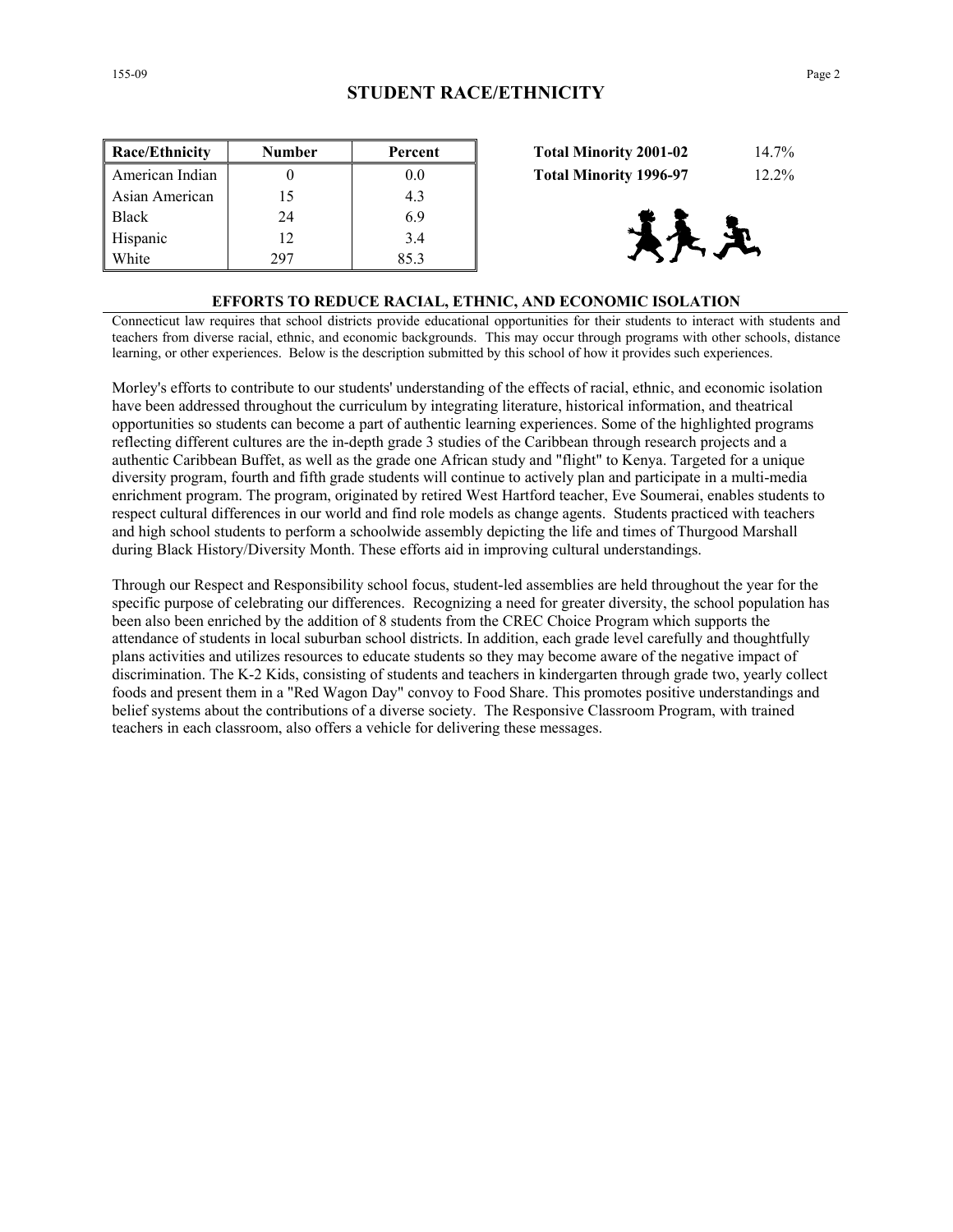# **SCHOOL RESOURCES**

| <b>Instructional Time*</b>          | School | District K-6 | State K-6 |  |
|-------------------------------------|--------|--------------|-----------|--|
| Total Hours of Instruction Per Year | 984    | 984          | 982       |  |

\*State law requires at least 900 hours for grades 1 through 12 and full-day kindergarten, and 450 hours for half-day kindergarten.

| <b>TECHNOLOGY</b> | % of Classrooms, Libraries,<br>and Laboratories Wired for: | <b>School</b> | <b>District K-6</b> | <b>State K-6</b> |
|-------------------|------------------------------------------------------------|---------------|---------------------|------------------|
|                   | Video                                                      | 100.0         | 100.0               | 57.1             |
|                   | Voice                                                      | 100.0         | 100.0               | 62.2             |
|                   | Internet Access                                            | 100.0         | 100.0               | 88.4             |
|                   | Multi-Room Network (LAN)                                   | 100.0         | 100.0               | 55.8             |

| Computers                                       | <b>School</b> | Dist K-6 | <b>State K-6</b> | This school                   |
|-------------------------------------------------|---------------|----------|------------------|-------------------------------|
| # of Students Per Academic Computer             | 4.7           | 4.6      | 4.8              | does not have a               |
| % of Computers that are High or Moderate Power  | 100.0         | 99.8     | 91.6             | functional<br>satellite link. |
| % of Computers with Internet Access, All Speeds | 100.0         | 84.5     | 77.1             |                               |
| % of Computers with High Speed Internet Access  | 100.0         | 80.4     | 71.2             |                               |
| % of Internet Computers with Filtering Software | 86.5          | 98.7     | 80.1             |                               |

## **LIBRARY MATERIALS**

Free on-line access to periodicals, newspapers, and other resources is available to all Connecticut schools through the Connecticut Digital Library.

| <b>Print and Non-Print Materials</b>                    | <b>School</b> | Dist K-6 | State K-6 |
|---------------------------------------------------------|---------------|----------|-----------|
| # of Print Volumes Per Student*                         | 31.2          | 29.8     | 22.9      |
| % of Print Volumes Purchased in<br>the Last Three Years | 23.0          | 15.1     | 172       |
| # of Print Periodical Subscriptions                     |               | 23.6     | 18.2      |
| $\#$ of Non-Print Materials                             | 270           | 193.6    | 4063      |

\*Because a certain number of volumes are needed for a library of adequate breadth and depth, a small school may need a higher number of volumes per student.

# **STAFFING RESOURCES**



|         |                           |               |                 |              | $\mu$ of centrica bian           |     |      |
|---------|---------------------------|---------------|-----------------|--------------|----------------------------------|-----|------|
|         | <b>Average Class Size</b> | <b>School</b> | <b>District</b> | <b>State</b> | Teachers                         |     | 22.3 |
| Grade K | 2001-02                   | 20.0          | 20.3            | 18.3         | Administrators                   | 1.0 |      |
|         | 1996-97                   | 17.7          | 20.2            | 19.2         | Library/Media Staff              | 1.0 |      |
| Grade 2 | $2001 - 02$               | 20.5          | 19.6            | 19.6         | Counselors, Social Workers,      | 0.7 |      |
|         | 1996-97                   | 17.5          | 18.4            | 20.5         | and School Psychologists         |     |      |
| Grade 5 | 2001-02                   | 24.5          | 214             | 21.5         | Other Professionals              | 1.9 |      |
|         | 1996-97                   | 18.7          | 21.5            | 21.7         | # of Non-Certified Instructional | 2.5 |      |

| <b>RESOURCES</b> |               | <b>School Staff Count</b><br><b>Full-Time Equivalent</b> | 2001-02      | 2000-01                     |                                  |      |      |
|------------------|---------------|----------------------------------------------------------|--------------|-----------------------------|----------------------------------|------|------|
|                  |               | $#$ of Certified Staff                                   |              |                             |                                  |      |      |
| ass Size         | <b>School</b> | <b>District</b>                                          | <b>State</b> |                             | Teachers                         | 23.2 | 22.3 |
| 2001-02          | 20.0          | 20.3                                                     | 18.3         |                             | Administrators                   | 1.0  | 1.0  |
| 1996-97          | 17.7          | 20.2                                                     | 19.2         |                             | Library/Media Staff              | 1.0  | 1.0  |
| 2001-02          | 20.5          | 19.6                                                     | 19.6         | Counselors, Social Workers, |                                  | 0.7  | 0.5  |
| 1996-97          | 17.5          | 18.4                                                     | 20.5         | and School Psychologists    |                                  |      |      |
| 2001-02          | 24.5          | 21.4                                                     | 21.5         |                             | Other Professionals              | 1.9  | 0.5  |
| 1996-97          | 18.7          | 21.5                                                     | 21.7         |                             | # of Non-Certified Instructional | 2.5  | 3.5  |

| <b>Professional Staff Race/Ethnicity</b>                 | 2001-02       | 2000-01      | 1996-97   |
|----------------------------------------------------------|---------------|--------------|-----------|
| % Minority                                               | 0.0           | (0.0)        | 0.0       |
| <b>Professional Staff Experience and Training</b>        | <b>School</b> | District K-6 | State K-6 |
| Average Number of Years Experience in Connecticut        | 10.4          | 10.8         | 13.0      |
| % with Master's Degree or Above                          | 86.1          | 75.8         | 77 9      |
| % Trained as Mentors, Assessors, or Cooperating Teachers | 194           | 29.1         | 24.8      |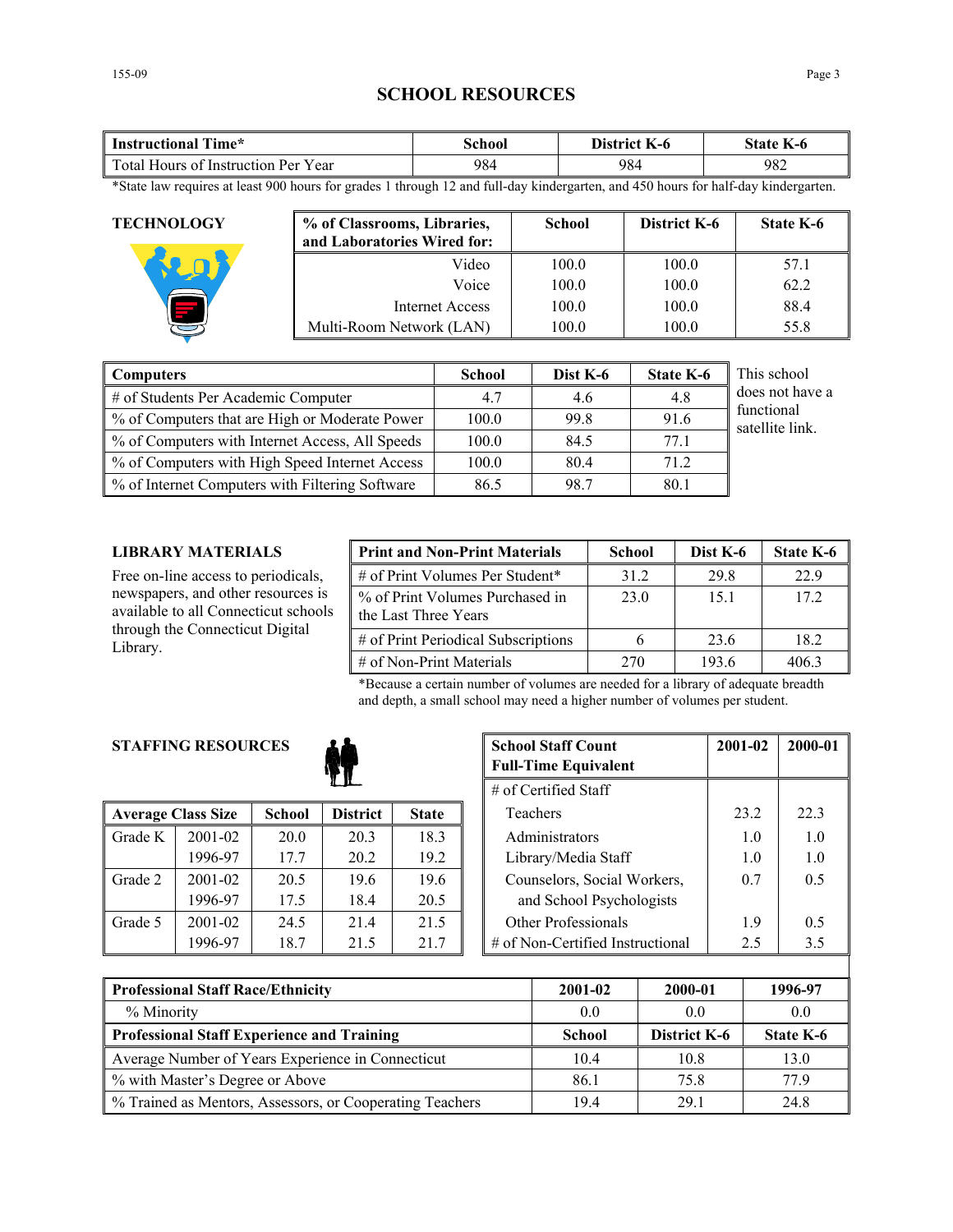| <b>Selected Subject Areas, Grade 5</b> | <b>Estimated Hours of Instruction Per Year</b> | Computer/       |              |                                       |
|----------------------------------------|------------------------------------------------|-----------------|--------------|---------------------------------------|
|                                        | <b>School</b>                                  | <b>District</b> | <b>State</b> | <b>Technology</b><br><b>Supported</b> |
| Art                                    | 36                                             | 36              | 30           | N <sub>0</sub>                        |
| Computer Education                     | $\theta$                                       |                 | 18           | N/A                                   |
| English Language Arts*                 | 420                                            | 415             | 426          | No                                    |
| Family and Consumer Science            | $\theta$                                       | $\theta$        |              | N/A                                   |
| Health                                 | 31                                             | 30              | 26           | N <sub>0</sub>                        |
| Library Media Skills                   | 18                                             | 18              | 19           | Yes                                   |
| Mathematics*                           | 202                                            | 201             | 186          | N <sub>0</sub>                        |
| Music                                  | 54                                             | 38              | 32           | N <sub>0</sub>                        |
| Physical Education                     | 54                                             | 54              | 40           | N <sub>0</sub>                        |
| Science*                               | 76                                             | 79              | 97           | N <sub>0</sub>                        |
| Social Studies*                        | 75                                             | 73              | 97           | N <sub>0</sub>                        |
| <b>Technology Education</b>            | $\theta$                                       | $\theta$        |              | N/A                                   |
| World Languages*                       | 36                                             | 41              | 11           | No                                    |

# **SCHOOL PROCESSES**

\*Interdisciplinary Approach

## **World Language**

Formal instruction (at least 1 hour per week) in a world language starts in grade 4 in this school. In Connecticut, 14.0% of K-6 schools have started world language instruction at this grade or earlier.

| Types of Supplemental Instructional Services<br><b>Provided to Students Lacking Basic Skills</b> | Available in<br><b>Mathematics</b> | Available in<br><b>Language Arts</b> |
|--------------------------------------------------------------------------------------------------|------------------------------------|--------------------------------------|
| Pull-Out Remedial Instruction                                                                    | No                                 | Yes                                  |
| In-Class Tutorial                                                                                | N <sub>0</sub>                     | No                                   |
| After School Program                                                                             | Yes                                | Yes                                  |
| Summer School (2001)                                                                             | Yes                                | Yes                                  |
| Other                                                                                            | No                                 | No                                   |



#### **Interactive Distance Learning**

This school does not utilize interactive distance learning. Interactive distance learning ranges from on-line courses with student-instructor interaction via the internet to live classroom interaction through two-way audio and video transmissions.

| <b>Student and Teacher Statistics</b>                                                    | School | <b>District K-6</b> | <b>State K-6</b> |
|------------------------------------------------------------------------------------------|--------|---------------------|------------------|
| ■ % of Students Retained in Grade after 2000-01 School Year                              |        | 0.7                 |                  |
| Teacher Attendance, 2000-01: Average # of Days Absent Due<br>to Illness or Personal Time | 5.6    | 5.8                 |                  |
| ■ % Certified Staff Assigned to Same School the Previous Year                            | 66.7   | 60.4                | 83.0             |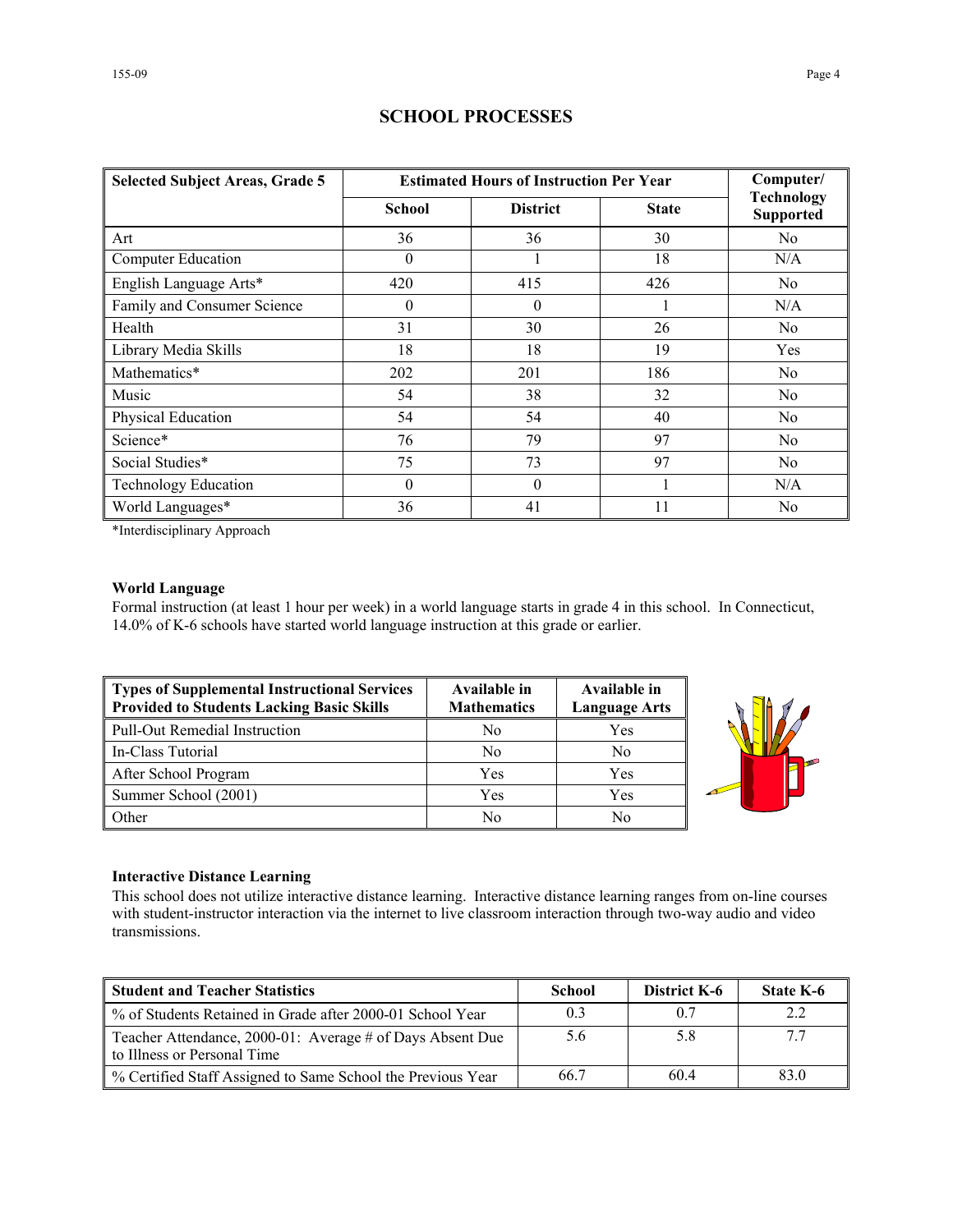## **STUDENT PERFORMANCE**

**Connecticut Mastery Test, Third Generation, % Meeting State Goal:** The state goal was established with the advice and assistance of a cross section of Connecticut educators. Students scoring at or above the goal are capable of successfully performing appropriate tasks with minimal teacher assistance.

| <b>Connecticut Mastery Test, 3rd Gen.</b> | <b>School</b> | <b>School</b> | <b>District</b> | <b>State</b> |  |
|-------------------------------------------|---------------|---------------|-----------------|--------------|--|
| % Meeting State Goal                      | 2000-01       | 2001-02       | 2001-02         | 2001-02      |  |
| Reading<br>Grade 4                        | 83            | 79            | 74              | 57.9         |  |
| Writing                                   | 81            | 75            | 77              | 61.2         |  |
| Mathematics                               | 88            | 81            | 81              | 61.0         |  |
| All Three Tests                           | 79.2          | 63.5          | 63.3            | 42.8         |  |
| Grade 6<br>Reading                        | N/A           | N/A           | N/A             | N/A          |  |
| Writing                                   | N/A           | N/A           | N/A             | N/A          |  |
| Mathematics                               | N/A           | N/A           | N/A             | N/A          |  |
| All Three Tests                           | N/A           | N/A           | N/A             | N/A          |  |
| Participation Rate                        | 100.0         | 100.0         | 95.5            | 95.0         |  |



In the table above, the percentage of students meeting the state goal is the percentage of those students who had a valid test score. The results reflect the performance of students who were enrolled in the school at the time of testing, regardless of the length of time they were enrolled in the school.

| <b>Physical Fitness</b><br>% Passing All 4 Tests |         | <b>School</b> | <b>District</b> | <b>State</b> |
|--------------------------------------------------|---------|---------------|-----------------|--------------|
| Œ.                                               | Grade 4 | 47.6          | 40 1            | 32.1         |
|                                                  | Grade 6 | N/A           | N/A             | N/A          |

| ness<br>ll 4 Tests | <b>School</b> | <b>District</b> | <b>State</b> | <b>Student Attendance</b> | <b>School</b> | <b>District</b><br>K-6 | <b>State</b><br>K-6 |
|--------------------|---------------|-----------------|--------------|---------------------------|---------------|------------------------|---------------------|
| Grade 4            | 47.6          | 40.1            | 32.1         | $\%$ on October 1, 2001   | 974           | 96.8                   | 95.9                |